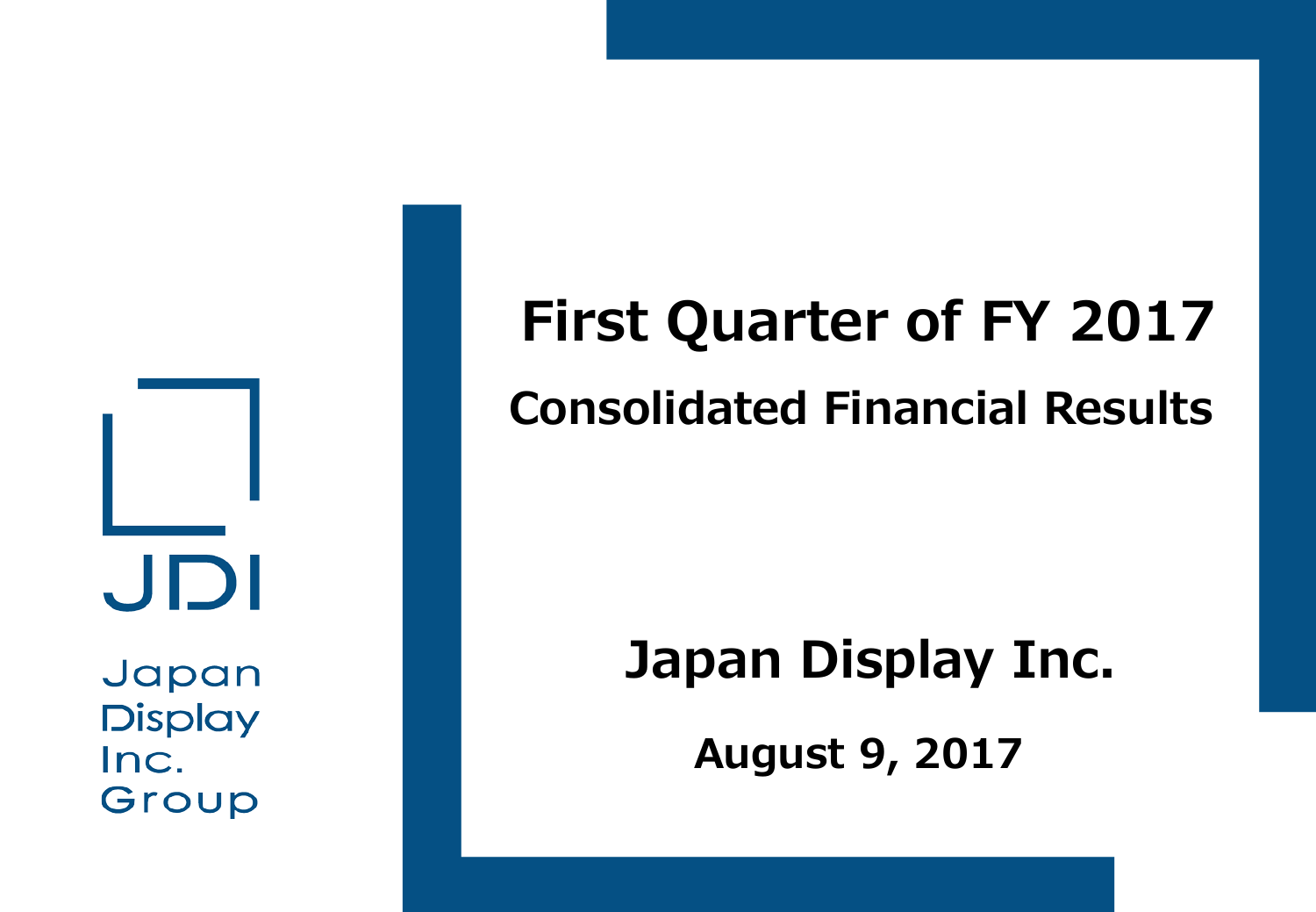## **1Q-FY17 Results & 2017 Guidance**

## **Commitment Line Agreement**

## **Takanobu Oshima Chief Financial Officer**

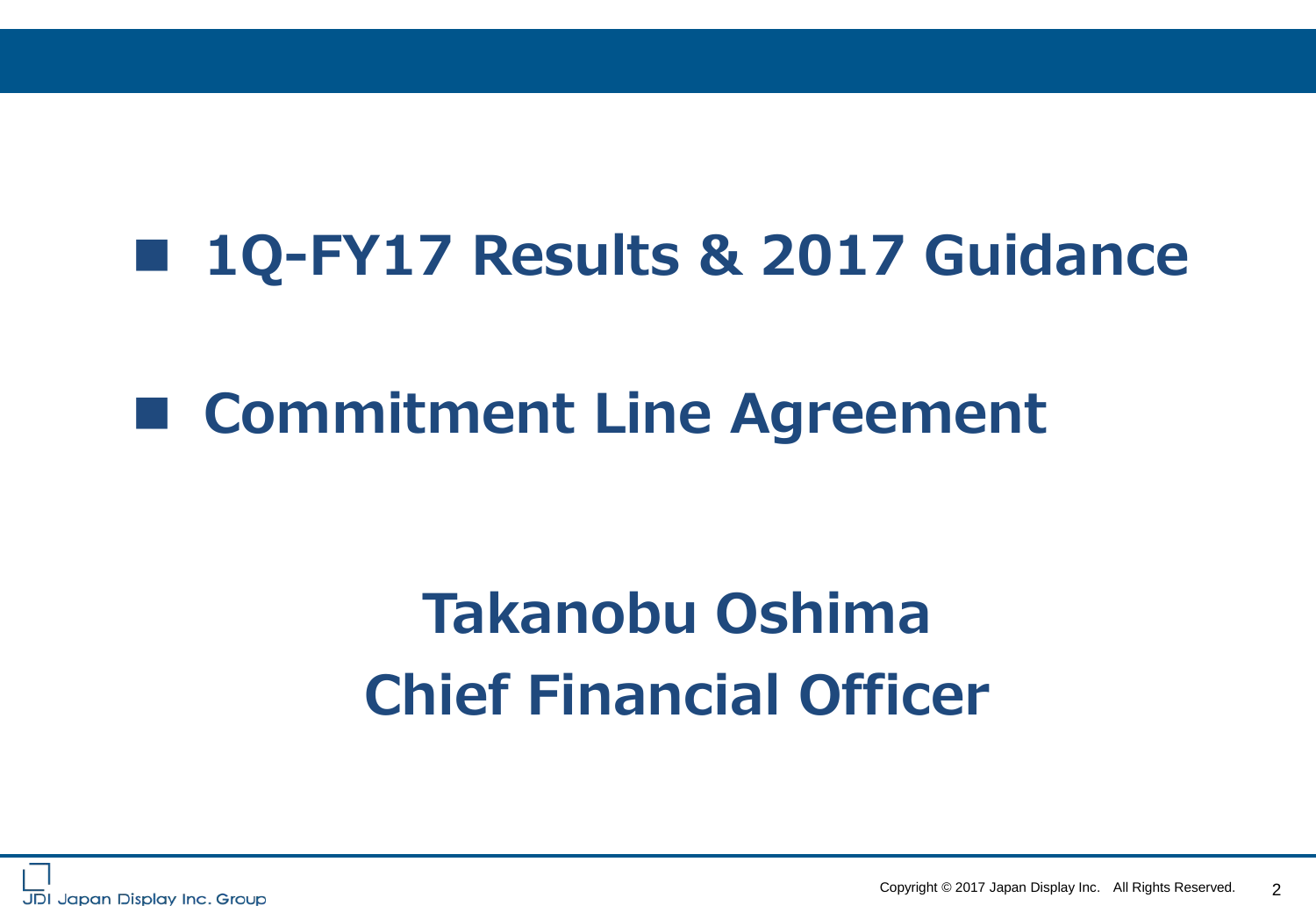#### **Topics in Q1-FY 2017**

- Total net sales modestly exceeded the forecast, with an increase in shipment to the US/EUR regions covering the slowdown to China. Operating loss due to product mix was in line with the forecast.
- Though net sales increased YoY, operating loss expanded reflecting an increase in fixed costs due to accelerated OLED development & operation start of Hakusan Plant
- Extraordinary loss (a portion of restructuring cost) recognized : JPY2.7bn Write-off of deferred tax assets: JPY7.5bn
- Nobuhiro Higashiiriki was appointed as CEO, Representative Director and Chairman on June 21.

(Billion Yen)

|              | <b>Net</b><br>sales | <b>Operating</b><br>income | <b>Ordinary</b><br>income | <b>Net</b><br>income         | Dep. &<br>Amort. | <b>R&amp;D</b><br>expense | <b>FX</b> rate<br>(Y/US\$) |
|--------------|---------------------|----------------------------|---------------------------|------------------------------|------------------|---------------------------|----------------------------|
| $1Q-FY17(A)$ | 188.6               | (14.4)                     | (20.6)                    | (31.5)                       | 24.8             | 5.6                       | 111.1                      |
| $1Q-FY17(F)$ | 180.0               | (15.0)                     |                           | $\qquad \qquad \blacksquare$ | 25.4             | 7.1                       | 110.0                      |
| $1Q-FY16(A)$ | 174.3               | (3.4)                      | (14.2)'                   | (11.8)                       | 20.0             | 3.4                       | 108.0                      |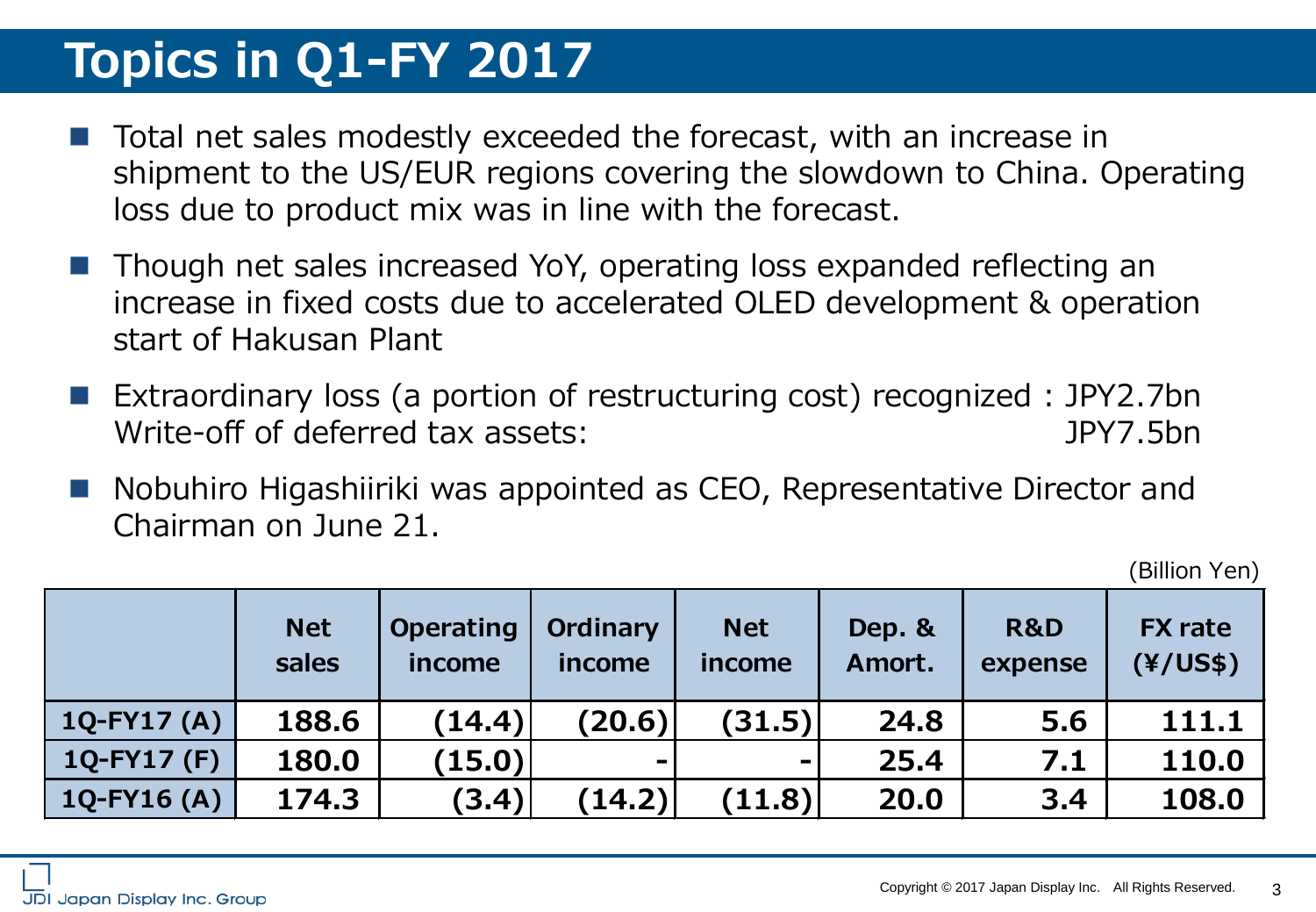### **Operating Results**

|                                                    |          |         |          |          |         |          | (Billion yen) |
|----------------------------------------------------|----------|---------|----------|----------|---------|----------|---------------|
|                                                    | Q1-FY17  | Q1-FY16 | YoY Chg. |          | Q4-FY16 | QoQ Chg. |               |
| Net sales                                          | 188.6    | 174.3   | $+14.3$  | $+8.2%$  | 240.2   | (51.6)   | $-21.5%$      |
| Cost of sales                                      | 187.5    | 165.9   | $+21.6$  |          | 220.0   | (32.5)   |               |
| Gross profit                                       | 1.0      | 8.4     | (7.4)    | $-87.6%$ | 20.2    | (19.2)   | $-94.9%$      |
|                                                    | 0.6%     | 4.8%    |          |          | 8.4%    |          |               |
| SG&A                                               | 15.5     | 11.8    | $+3.7$   | $+31.0%$ | 12.2    | $+3.3$   | $+26.7%$      |
| Operating income                                   | (14.4)   | (3.4)   | (11.0)   |          | 8.0     | (22.4)   |               |
|                                                    | $-7.7%$  | $-2.0%$ |          |          | 3.3%    |          |               |
| Net non-operating loss                             | (6.2)    | (10.8)  | $+4.6$   |          | (7.8)   | $+1.6$   |               |
| Ordinary income (loss)                             | (20.6)   | (14.2)  | (6.4)    |          | 0.2     | (20.8)   |               |
|                                                    | $-10.9%$ | $-8.2%$ |          |          | 0.1%    |          |               |
| Net extraordinary income (loss)                    | (2.7)    | (1.6)   | (1.1)    |          | (0.7)   | (2.0)    |               |
| Income (loss) before tax                           | (23.3)   | (15.8)  | (7.5)    |          | (0.6)   | (22.7)   |               |
|                                                    | $-12.3%$ | $-9.1%$ |          |          | $-0.2%$ |          |               |
| Income taxes                                       | 7.9      | (4.2)   | $+12.1$  |          | 21.9    | (14.0)   | $-64.1%$      |
| Income (loss) attributable to owners of the parent | (31.5)   | (11.8)  | (19.7)   |          | (22.3)  | (9.2)    |               |
|                                                    | $-16.7%$ | $-6.8%$ |          |          | $-9.3%$ |          |               |
| <b>EBITDA</b>                                      | 8.1      | 15.0    | (6.9)    | $-45.8%$ | 31.7    | (23.6)   | $-74.4%$      |
|                                                    | 4.3%     | 8.6%    |          |          | 13.2%   |          |               |
| Avg. FX rate (JPY/USD)                             | 111.1    | 108.0   |          |          | 113.6   |          |               |
| Q-End FX rate (JPY/USD)                            | 112.0    | 102.9   |          |          | 112.2   |          |               |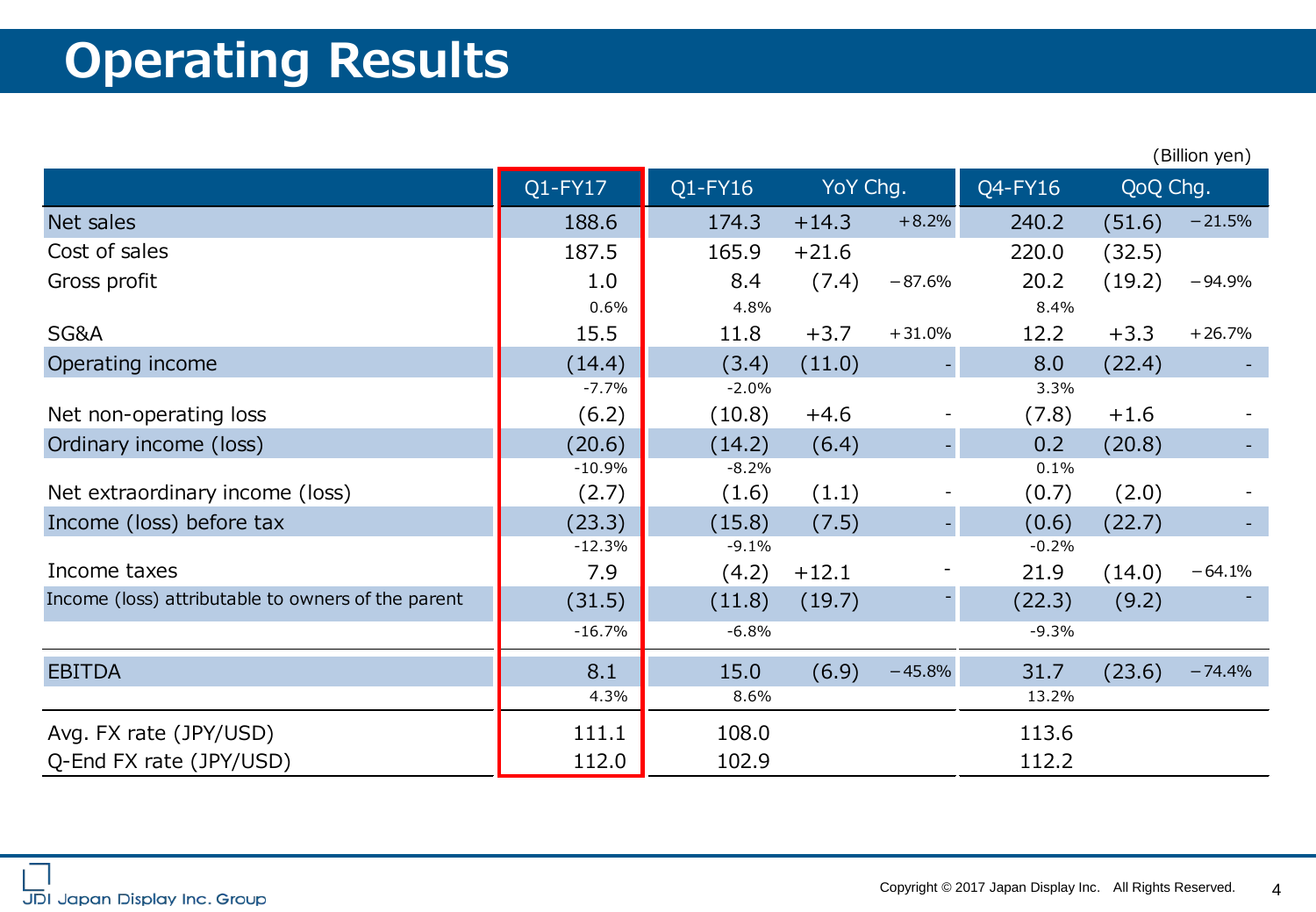#### **Operating Profit Change Factors**

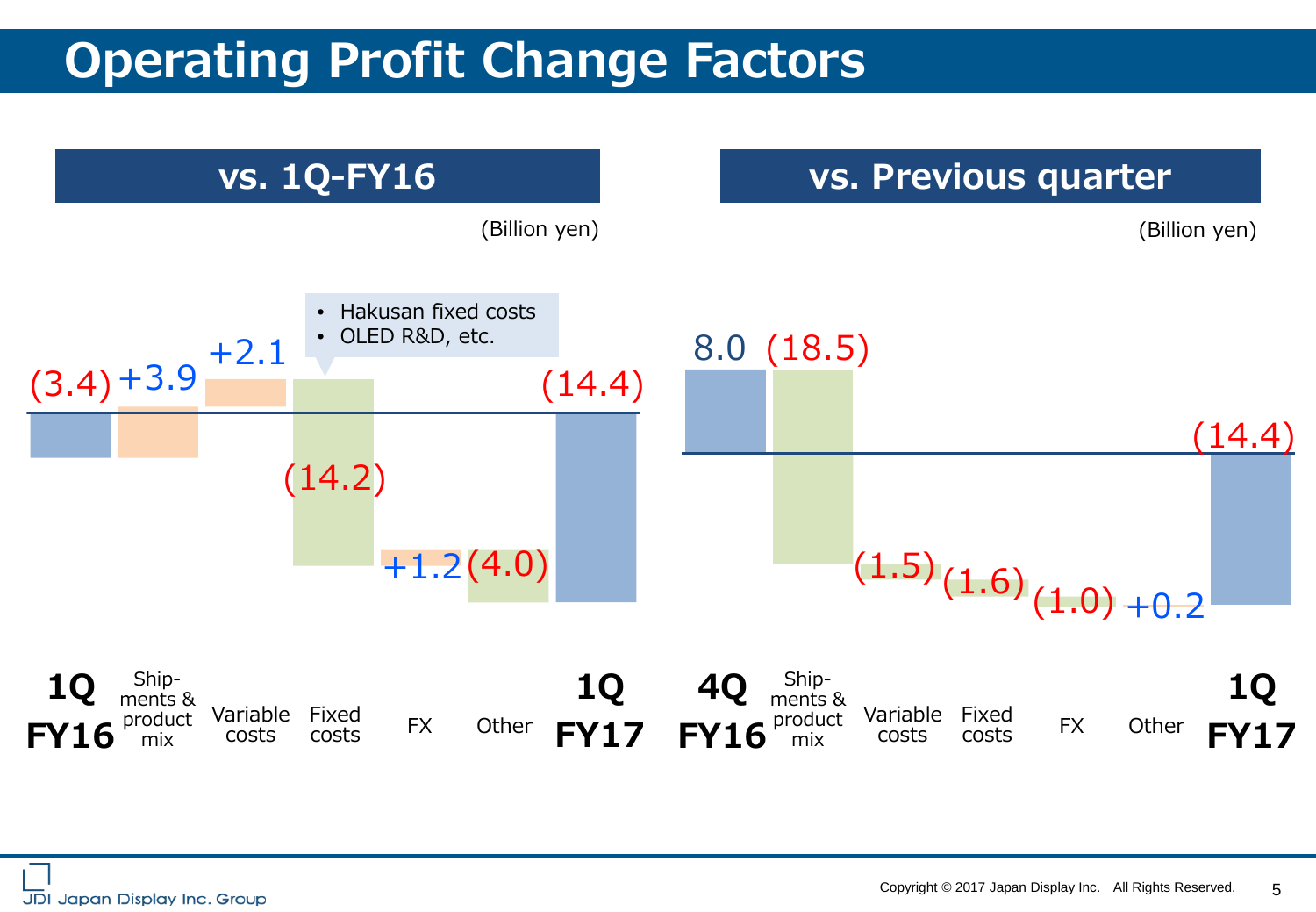#### **Balance Sheet**

|                                |        | (Billion yen) |
|--------------------------------|--------|---------------|
|                                | 6/2017 | 3/2017        |
| Cash and deposits              | 60.9   | 82.2          |
| <b>Accounts receivable</b>     | 110.7  | 128.6         |
| Other receivables              | 116.9  | 92.0          |
| Inventories                    | 105.5  | 100.9         |
| <b>Others</b>                  | 8.8    | 14.4          |
| Total current assets           | 402.9  | 418.2         |
| Non-current assets             | 493.1  | 497.5         |
| <b>Total assets</b>            | 896.0  | 915.6         |
| Accounts payable               | 219.2  | 201.0         |
| Interest-bearing debt          | 135.3  | 135.2         |
| Advance receipts               | 161.5  | 179.4         |
| Other liabilities              | 83.3   | 72.9          |
| <b>Total liabilities</b>       | 599.2  | 588.5         |
| Total net assets               | 296.8  | 327.1         |
| Shareholders' equity ratio     | 32.8%  | 35.5%         |
| Net debt                       | 74.3   | 53.0          |
| Merchandise and finished goods | 15     | 12            |
| Work in process                | 28     | 19            |
| Raw materials and supplies     | 8      | 6             |
| Days in inventory              | 50     | 38            |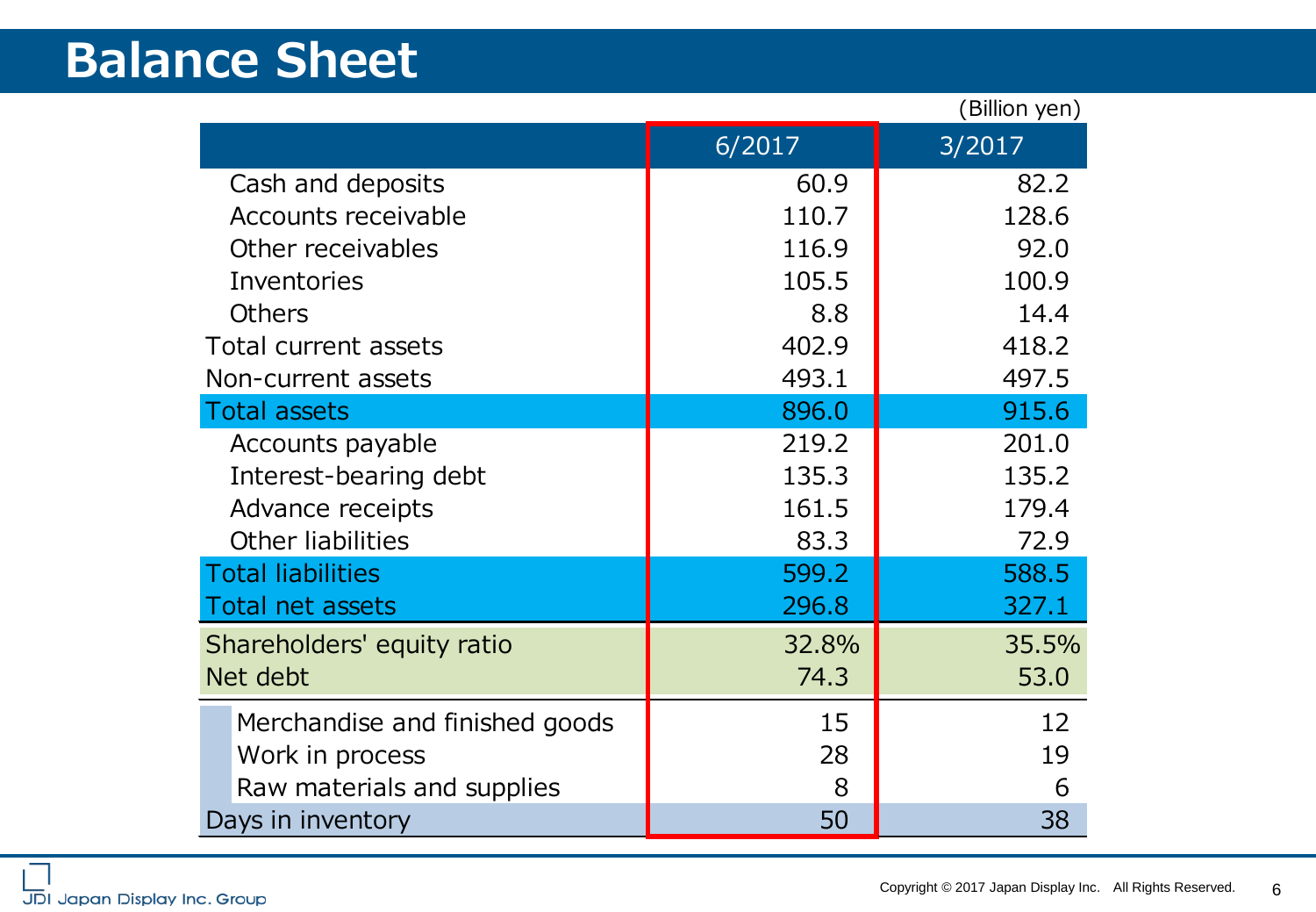|                                        |                      |         | (Billion yen)                |
|----------------------------------------|----------------------|---------|------------------------------|
|                                        | Q1-FY17              | Q1-FY16 | Increase/<br><b>Decrease</b> |
| Income before income taxes             | (23.3)               | (15.8)  | (7.4)                        |
| Depreciation and amortization          | 24.8                 | 20.0    | 4.8                          |
| Working capital $(1)$                  | 7.4                  | (26.4)  | 33.7                         |
| Advance receipts                       | (17.9)               | 60.0    | (77.9)                       |
| Other                                  | 5.1                  | (4.7)   | 9.8                          |
| Cash flow from operating activities    | (3.9)                | 33.1    | (37.0)                       |
| Acquisitions of property and equipment | (16.2)               | (42.2)  | 26.0                         |
| Other                                  | (1.5)                | 0.5     | (2.0)                        |
| Cash flow from investing activities    | (17.7)               | (41.7)  | 24.0                         |
| Cash flow from financing activities    | 0.0                  | 20.5    | (20.4)                       |
| Ending balance, cash and equivalents   | 60.9                 | 63.6    | (2.7)                        |
| Free cash flow <sup>(2)</sup>          | $\left( 21.6\right)$ | (8.5)   | <b>43.1</b>                  |

(1) Working capital = Accounts receivable + Inventories + Accounts payable + Other receivables

 $(2)$  Free cash flow = Cash flow from operating activities + Cash flow from investing activities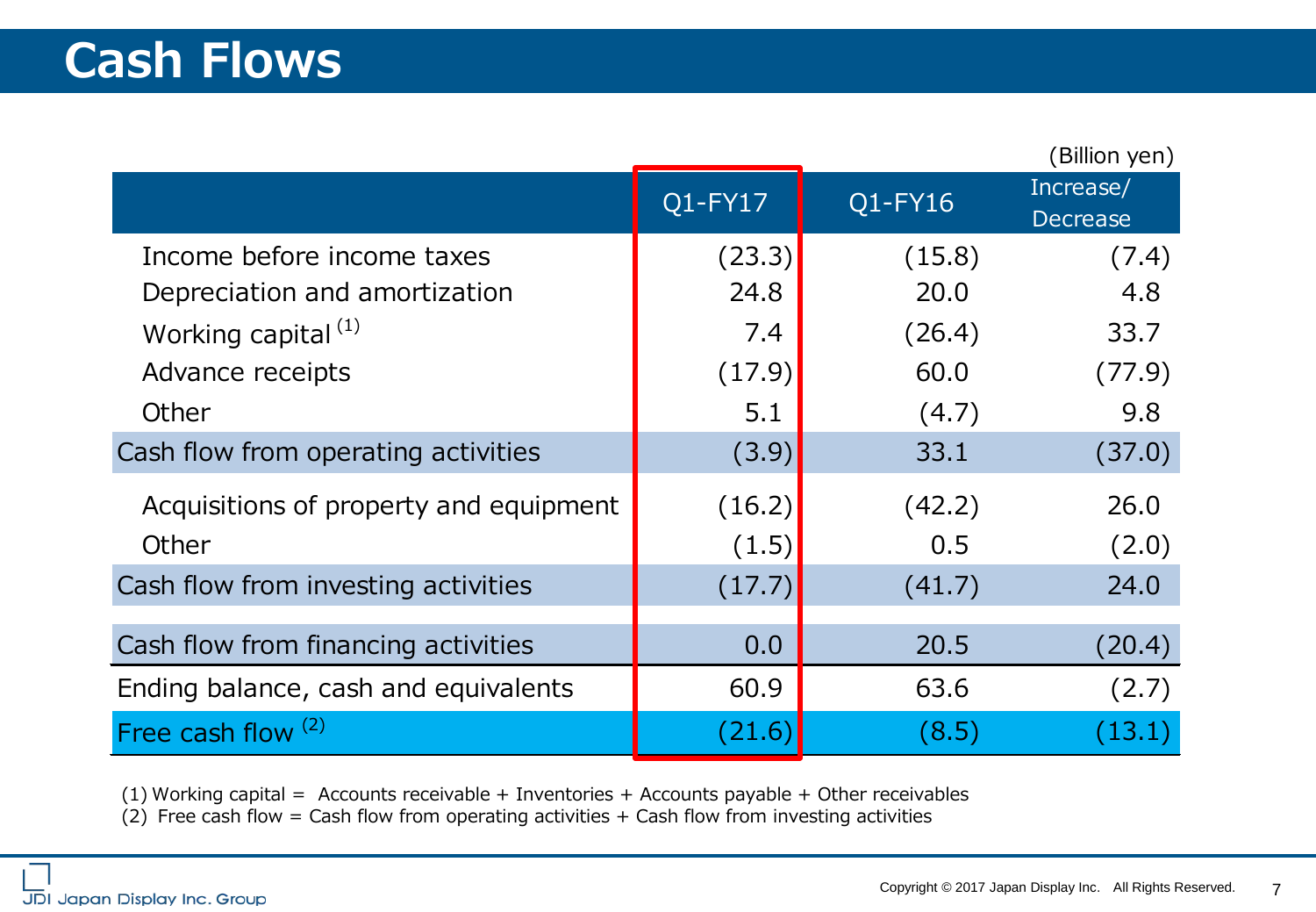#### **Condition of the Market and JDI**

**condition Market** condition

**JDI's**

**condition**

condition

- Though shipment of smartphones is generally strong, demand for panels is weak from Chinese smartphone makers due to their wait-and-see stance for the upcoming launch of new global brand smartphones.
- Demand rapidly shifting toward 18 : 9 aspect ratio, demand for 16 : 9 is decreasing.
- Q1 sales weak due to seasonality & customers' above wait-and-see stance.
- Due to major customers' OLED adoption & severe price competition, sales for smartphone panels expected to be stagnant for immediate future.
- FULL ACTIVE™ sales projected to expand significantly from FY18.
- Automotive is strong. Automotive LTPS panel shipments started.



4Q15 1Q16 2Q16 3Q16 4Q16 1Q17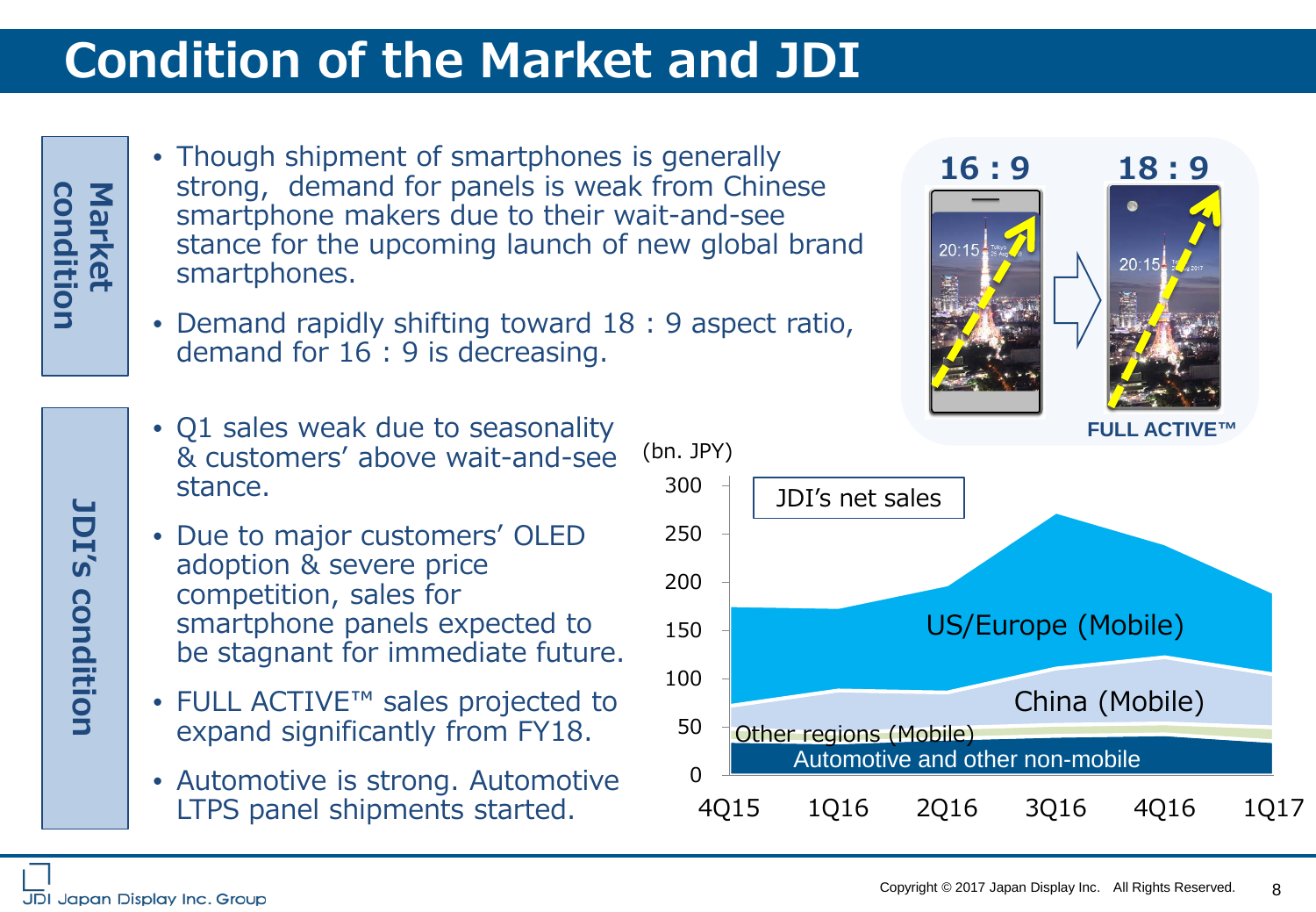#### **FY2017 Guidance**

- **Sales: Possibly declining by 15-25% YoY.**
- **R&D expense: Higher mainly for OLED.**
- **Capex: Cut by half**
- **Extraordinary loss: Approx. JPY170bn as business structure improvement expenses estimated**
- **Disclosures of quarterly forecasts will not be made for a while due to uncertain market & business environment.**

| $(bn.$ yen)            | <b>FY16 actual</b> | <b>FY17 outlook</b> |
|------------------------|--------------------|---------------------|
| <b>Depreciation</b>    | 90.2               | 89.0                |
| <b>R&amp;D expense</b> | 14.7               | 25.0                |
| <b>Capex</b>           | 133.4              | 70.0                |

Depreciation expenses may decrease further with impairment of assets accompanying structural reforms.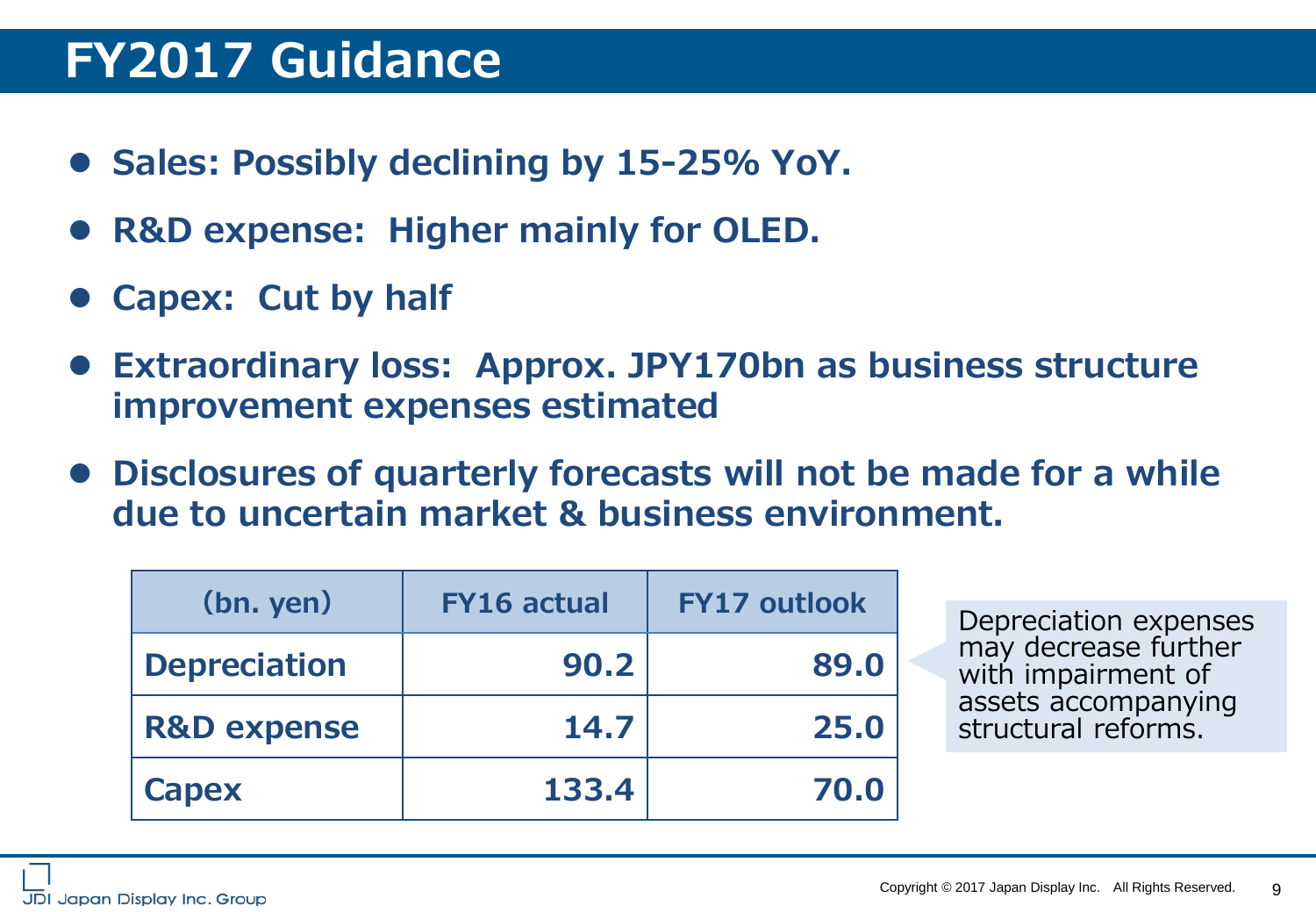#### **Commitment Line Agreement**

#### **Operating funds secured by expanded credit facility enables smooth business operations**

|                   | <b>Outline</b>                                                                                                                                                                                                                                                                    |
|-------------------|-----------------------------------------------------------------------------------------------------------------------------------------------------------------------------------------------------------------------------------------------------------------------------------|
| Execution date    | August 9, 2017                                                                                                                                                                                                                                                                    |
| Lenders           | Mizuho Bank, Ltd. (Arranger)<br>Sumitomo Mitsui Banking Corporation (Arranger)<br>Sumitomo Mitsui Trust Bank, Limited (Co-Arranger)                                                                                                                                               |
| Commitment line   | 107 billion yen                                                                                                                                                                                                                                                                   |
| Use of funds      | Operating funds                                                                                                                                                                                                                                                                   |
| Commitment period | One $(1)$ year                                                                                                                                                                                                                                                                    |
| Security          | Unsecured                                                                                                                                                                                                                                                                         |
|                   | If certain events including the followings occur, INCJ may cancel the guarantee<br>entrustment agreement (provided, however, that guarantee obligations assumed before<br>the cancellation shall not be exempted):                                                                |
| Guarantee         | - the Lenders request INCJ to perform its guarantee obligations upon a breach by JDI<br>of any of its obligations under the Commitment Line Agreements;                                                                                                                           |
|                   | JDI suspends payment of its debts, JDI becomes unable to pay its debts, JDI's<br>$ \,$<br>liabilities exceed its assets, or a petition for commencement of a bankruptcy<br>proceeding is filed with respect to JDI; or<br>- a change of control event occurs with respect to JDI. |

(Note) In order to secure the reimbursement from JDI in the case of INCJ's performing its joint and several guarantee obligations and the existing subordinated loan (the aggregate principal amount is 30 billion yen), a security interest is granted on assets of JDI.